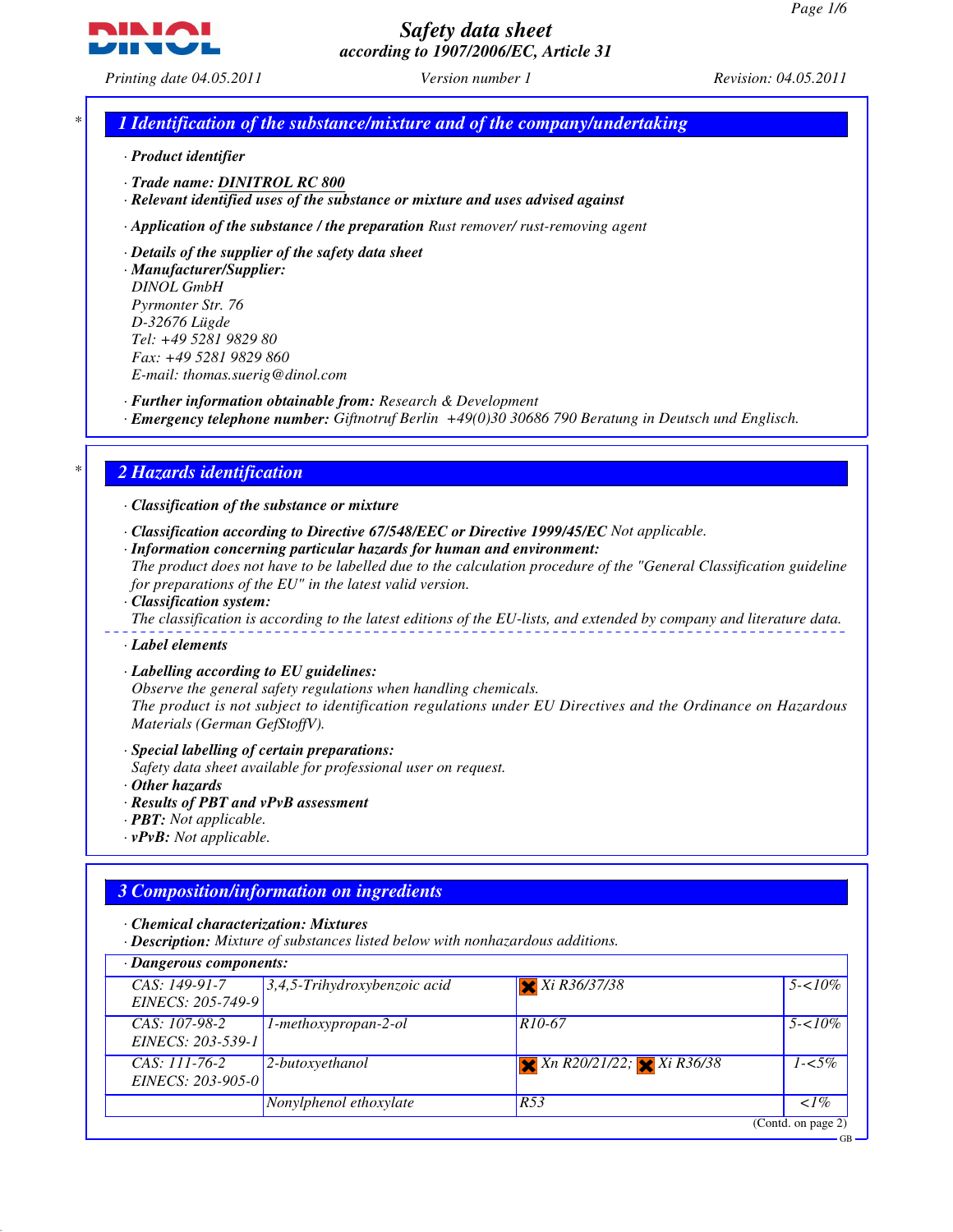*Printing date 04.05.2011 Version number 1 Revision: 04.05.2011*

*Trade name: DINITROL RC 800*

*· Additional information: For the wording of the listed risk phrases refer to section 16.*

(Contd. of page 1)

#### *\* 4 First aid measures*

- *· Description of first aid measures*
- *· General information: No special measures required.*
- *· After skin contact: If skin irritation continues, consult a doctor.*
- *· After eye contact:*
- *Rinse opened eye for several minutes under running water. If symptoms persist, consult a doctor.*
- *· After swallowing: Rinse out mouth and then drink plenty of water.*
- *· Information for doctor:*
- *· Most important symptoms and effects, both acute and delayed No further relevant information available.*
- *· Indication of any immediate medical attention and special treatment needed*
- *No further relevant information available.*

## *\* 5 Firefighting measures*

- *· Extinguishing media*
- *· Suitable extinguishing agents:*
- *CO2, powder or water spray. Fight larger fires with water spray or alcohol resistant foam.*
- *· Special hazards arising from the substance or mixture Hydrogen chloride (HCl)*
- *· Advice for firefighters*
- *· Protective equipment: Wear self-contained respiratory protective device.*
- *· Additional information Collect contaminated fire fighting water separately. It must not enter the sewage system.*

## *\* 6 Accidental release measures*

- *· Personal precautions, protective equipment and emergency procedures Ensure adequate ventilation Keep away from ignition sources.*
- *· Environmental precautions: Do not allow to enter sewers/ surface or ground water.*
- *· Methods and material for containment and cleaning up:*

*Absorb with liquid-binding material (sand, diatomite, acid binders, universal binders, sawdust).*

- *· Reference to other sections*
- *No dangerous substances are released.*
- *See Section 7 for information on safe handling.*
- *See Section 8 for information on personal protection equipment.*
- *See Section 13 for disposal information.*

## *\* 7 Handling and storage*

- *· Handling:*
- *· Precautions for safe handling No special measures required.*
- *· Information about fire and explosion protection: No special measures required.*
- *· Conditions for safe storage, including any incompatibilities*
- *· Storage:*
- *· Requirements to be met by storerooms and receptacles: Store only in the original receptacle. Provide acid-resistant floor.*
- *· Information about storage in one common storage facility: Not required.*

(Contd. on page 3)

GB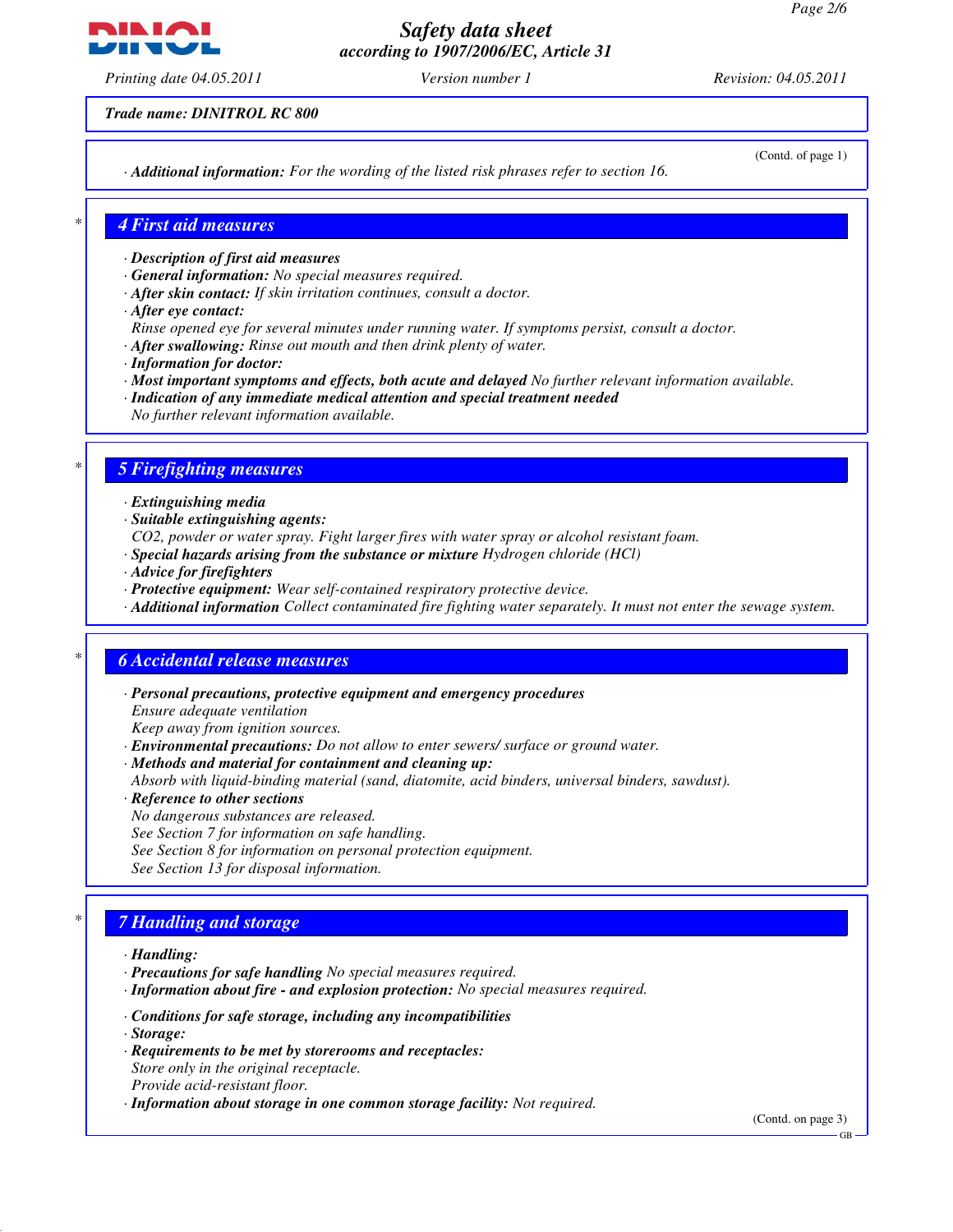*Printing date 04.05.2011 Version number 1 Revision: 04.05.2011*

*Trade name: DINITROL RC 800*

*· Further information about storage conditions: None. · Specific end use(s) No further relevant information available.*

## *\* 8 Exposure controls/personal protection*

*· Additional information about design of technical facilities: No further data; see item 7.*

*· Control parameters*

*· Ingredients with limit values that require monitoring at the workplace:*

*111-76-2 2-butoxyethanol*

*WEL Short-term value: 50 ppm*

*Long-term value: 25 ppm*

*Sk*

*· CAS No. Designation of material % Type Value Unit Not required.*

*· Additional information: The lists valid during the making were used as basis.*

*· Exposure controls*

- *· Personal protective equipment:*
- *· General protective and hygienic measures:*
- *The usual precautionary measures are to be adhered to when handling chemicals.*
- *· Respiratory protection: Not required.*
- *· Protection of hands: Not required.*

#### *· Material of gloves*

*The selection of the suitable gloves does not only depend on the material, but also on further marks of quality and varies from manufacturer to manufacturer.*

*Nitrile rubber*

*· Penetration time of glove material*

*The exact break trough time has to be found out by the manufacturer of the protective gloves and has to be observed.*

- *· Not suitable are gloves made of the following materials: Strong material gloves*
- *· Eye protection: Goggles recommended during refilling*
- *· Body protection:*
- *Protective work clothing*
- *Apron*

| · Information on basic physical and chemical properties<br>· General Information |                          |  |
|----------------------------------------------------------------------------------|--------------------------|--|
| $\cdot$ Appearance:                                                              |                          |  |
| Form:                                                                            | Liquid                   |  |
| Colour:                                                                          | White                    |  |
| $\cdot$ Odour:                                                                   | Mild                     |  |
| • Odour threshold:                                                               | Not determined.          |  |
| $\cdot$ pH-value At 20 $\degree$ C:                                              | $\overline{\mathcal{L}}$ |  |
|                                                                                  | Strongly acidic          |  |
| $\cdot$ Change in condition                                                      |                          |  |
| <b>Melting point/Melting range:</b>                                              | Undetermined.            |  |
| <b>Boiling point/Boiling range:</b>                                              | $100^{\circ}C$           |  |



**NINIAI** 

(Contd. of page 2)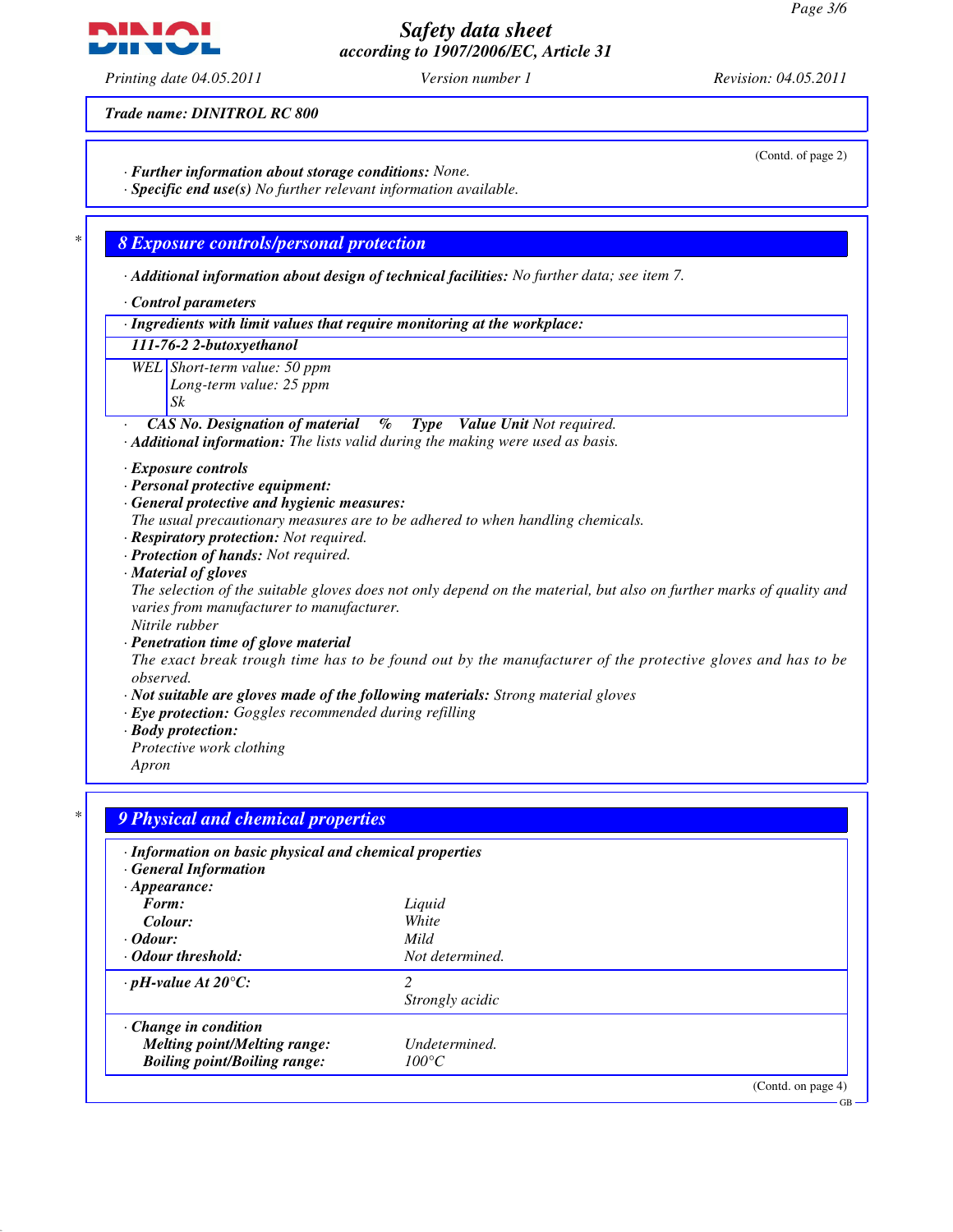

*Printing date 04.05.2011 Version number 1 Revision: 04.05.2011*

*Trade name: DINITROL RC 800*

|                                                              | (Contd. of page 3)                            |
|--------------------------------------------------------------|-----------------------------------------------|
| · Flash point:                                               | 58°C (DIN 53213)                              |
| · Flammability (solid, gaseous):                             | Not applicable.                               |
| · Ignition temperature:                                      | $290^{\circ}C$                                |
| · Decomposition temperature:                                 | Not determined.                               |
| · Self-igniting:                                             | Product is not selfigniting.                  |
| · Danger of explosion:                                       | Product does not present an explosion hazard. |
| · Explosion limits:                                          |                                               |
| Lower:                                                       | Not determined.                               |
| <b>Upper:</b>                                                | Not determined.                               |
| · Vapour pressure:                                           | Not determined.                               |
| $\cdot$ Density At 20 $\degree$ C:                           | 1.2 $g/cm^3$ (DIN 51757)                      |
| · Relative density                                           | Not determined.                               |
| · Vapour density                                             | Not determined.                               |
| $\cdot$ Evaporation rate                                     | Not determined.                               |
| · Solubility in / Miscibility with                           |                                               |
| water:                                                       | Not miscible or difficult to mix.             |
| · Segregation coefficient (n-octanol/water): Not determined. |                                               |
| · Viscosity:                                                 |                                               |
| Dynamic At 20°C:                                             | $300$ mPas                                    |
| Kinematic:                                                   | Not determined.                               |
| · Solvent content:                                           |                                               |
| Organic solvents:                                            | $8.5\%$                                       |
| <b>Solids content:</b>                                       | 39.0 % (DIN 53216)                            |
| $·$ Other information                                        | No further relevant information available.    |
| $\cdot$ VOC (EU):                                            | 8.50%                                         |
| $\cdot$ VOC (EU):                                            | 102.0 g/l                                     |

## *10 Stability and reactivity*

- *· Reactivity*
- *· Chemical stability*
- *· Thermal decomposition / conditions to be avoided: No decomposition if used according to specifications.*
- *· Possibility of hazardous reactions Reacts with strong alkali.*
- *· Conditions to avoid No further relevant information available.*
- *· Incompatible materials: No further relevant information available.*
- *· Hazardous decomposition products: No dangerous decomposition products known.*

## *\* 11 Toxicological information*

- *· Information on toxicological effects*
- *· Acute toxicity:*
- *· Primary irritant effect:*
- *· on the skin: No irritant effect.*
- *· on the eye: No irritating effect.*

(Contd. on page 5)

GB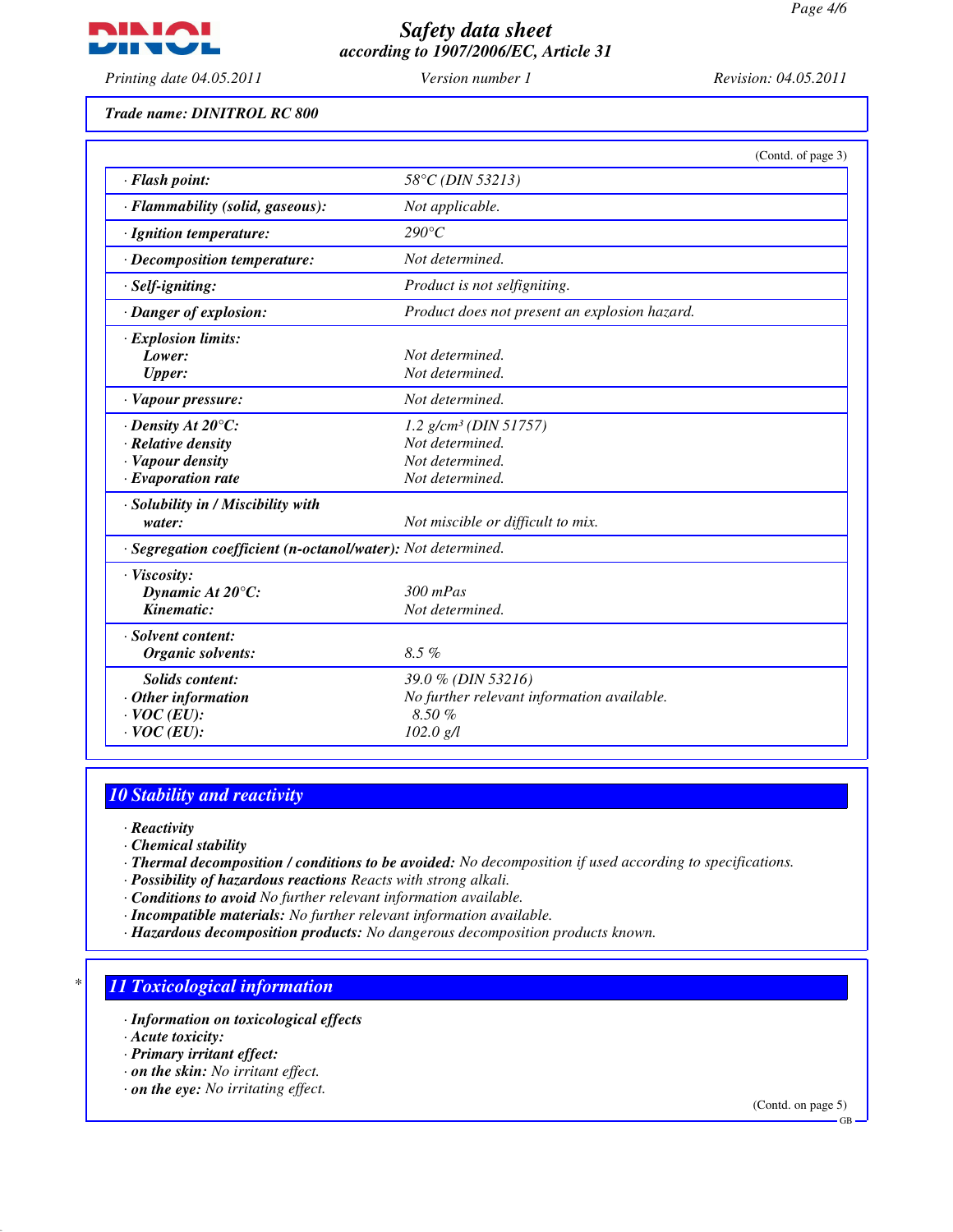*Printing date 04.05.2011 Version number 1 Revision: 04.05.2011*

*Trade name: DINITROL RC 800*

- *· Sensitization: No sensitizing effects known. · Additional toxicological information:*
	- *The product is not subject to classification according to the calculation method of the General EU Classification Guidelines for Preparations as issued in the latest version.*

*When used and handled according to specifications, the product does not have any harmful effects to our experience and the information provided to us.*

## *12 Ecological information*

*· Toxicity*

- *· Acquatic toxicity: No further relevant information available.*
- *· Persistence and degradability No further relevant information available.*
- *· Behaviour in environmental systems:*
- *· Bioaccumulative potential No further relevant information available.*
- *· Mobility in soil No further relevant information available.*
- *· Additional ecological information:*

#### *· General notes:*

*Water hazard class 2 (German Regulation) (Self-assessment): hazardous for water Do not allow product to reach ground water, water course or sewage system. Danger to drinking water if even small quantities leak into the ground.*

- *· Results of PBT and vPvB assessment*
- *· PBT: Not applicable.*
- *· vPvB: Not applicable.*
- *· Other adverse effects No further relevant information available.*

## *\* 13 Disposal considerations*

*· Waste treatment methods*

*· Recommendation Smaller quantities can be disposed of with household waste.*

*· European waste catalogue*

*11 00 00 WASTES FROM CHEMICAL SURFACE TREATMENT AND COATING OF METALS AND OTHER MATERIALS; NON-FERROUS HYDRO-METALLURGY*

- *11 01 00 wastes from chemical surface treatment and coating of metals and other materials (for example galvanic processes, zinc coating processes, pickling processes, etching, phosphating, alkaline degreasing, anodising)*
- *11 01 98\* other wastes containing dangerous substances*

*15 00 00 WASTE PACKAGING; ABSORBENTS, WIPING CLOTHS, FILTER MATERIALS AND PROTECTIVE CLOTHING NOT OTHERWISE SPECIFIED*

*15 01 00 packaging (including separately collected municipal packaging waste)*

*15 01 10\* packaging containing residues of or contaminated by dangerous substances*

*· Uncleaned packaging:*

*· Recommendation: Disposal must be made according to official regulations.*

## *\* 14 Transport information*

*· Land transport ADR/RID (cross-border)*

*· ADR/RID class: -* 

(Contd. on page 6)



(Contd. of page 4)

GB